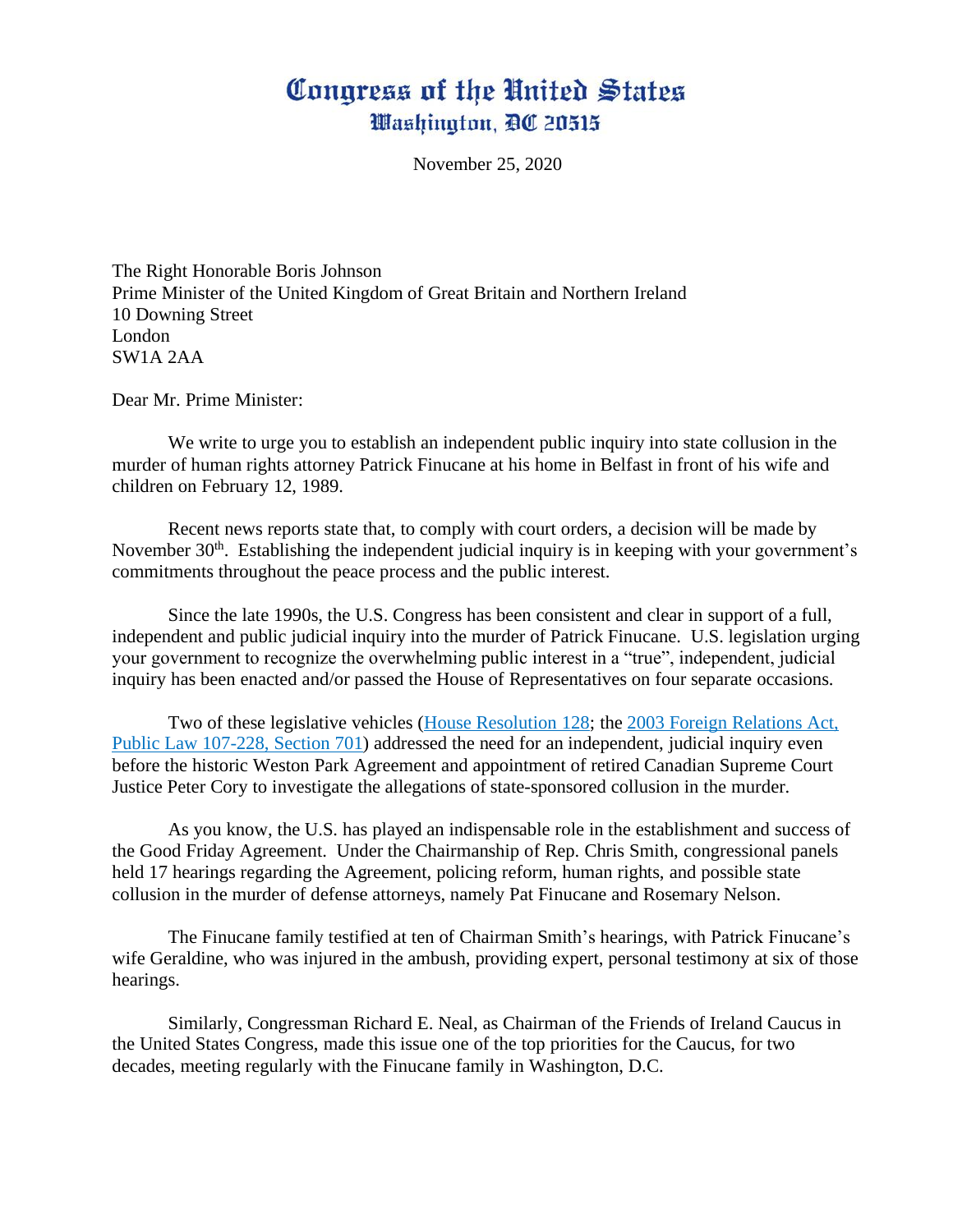In addition to the Finucanes' presentations, compelling testimony was also offered by Judge Cory after he released his findings to the Governments of Ireland and the United Kingdom.

In personal testimony at one of Smith's hearings on Capitol Hill, and again in written submitted testimony, Judge Cory advised Members of Congress that sufficient evidence of collusion existed to warrant a full, independent and public judicial inquiry into the murder of Mr. Finucane. He recommended that a public "true" inquiry take place without further delay.

U.S. lawmakers firmly believed that under the terms of Weston Park and the findings of Judge Cory, a true, independent, public inquiry was to take place with the full support of the British government.

Subsequently, the House and Senate adopted additional legislation, [\(H. Res 740;](https://urldefense.proofpoint.com/v2/url?u=https-3A__www.congress.gov_bill_109th-2Dcongress_house-2Dresolution_740_text-3Fq-3D-257B-2522search-2522-253A-255B-2522H.Res.-2B740-2522-255D-257D-26r-3D1-26s-3D7&d=DwMFaQ&c=L93KkjKsAC98uTvC4KvQDdTDRzAeWDDRmG6S3YXllH0&r=9zQ6VeoyaVflniCgJhF9ISiiw9Sy4K56tVQKknobeYA&m=CIOxdoJuNg19VyX5CsvXM64iIKYMKP1GCS0yl2yHKaQ&s=mqL9pzsPzC5GWxcYSnuYXYJ4doK3oOIsx9nbvKRaEhI&e=) [H.Con.Res.](https://urldefense.proofpoint.com/v2/url?u=https-3A__www.congress.gov_bill_110th-2Dcongress_house-2Dconcurrent-2Dresolution_20-3Fq-3D-257B-2522search-2522-253A-255B-2522H.Con.Res.-2B20-2522-255D-257D-26s-3D2-26r-3D3&d=DwMFaQ&c=L93KkjKsAC98uTvC4KvQDdTDRzAeWDDRmG6S3YXllH0&r=9zQ6VeoyaVflniCgJhF9ISiiw9Sy4K56tVQKknobeYA&m=CIOxdoJuNg19VyX5CsvXM64iIKYMKP1GCS0yl2yHKaQ&s=zYPWGhBPkUSQQILbSq6bE7QlFmNtFNOw1TVWn8sMUr4&e=)  [120\)](https://urldefense.proofpoint.com/v2/url?u=https-3A__www.congress.gov_bill_110th-2Dcongress_house-2Dconcurrent-2Dresolution_20-3Fq-3D-257B-2522search-2522-253A-255B-2522H.Con.Res.-2B20-2522-255D-257D-26s-3D2-26r-3D3&d=DwMFaQ&c=L93KkjKsAC98uTvC4KvQDdTDRzAeWDDRmG6S3YXllH0&r=9zQ6VeoyaVflniCgJhF9ISiiw9Sy4K56tVQKknobeYA&m=CIOxdoJuNg19VyX5CsvXM64iIKYMKP1GCS0yl2yHKaQ&s=zYPWGhBPkUSQQILbSq6bE7QlFmNtFNOw1TVWn8sMUr4&e=) citing the importance of the Weston Park agreement and urging the Government of the United Kingdom to stop the delay and immediately establish a public judicial inquiry which would enjoy the full cooperation and support of the Finucane family, the people of Northern Ireland and the international community as recommended by Judge Cory.

Now, nearly fifteen years later, and several years after former Prime Minister David Cameron acknowledged "shocking levels of collusion"—and issued an apology to the Finucane family—we remain astounded that the British government has refused to live up to its responsibility, and is violating its commitments to establish the inquiry.

As recently as last year, your Supreme Court found that none of the many investigations into the murder of Patrick Finucane has been capable of getting at the truth.

We can think of no greater public interest on this issue than living up to the provisions of Weston Park and getting at the truth of this heinous murder. An inquiry, as envisioned by Judge Cory in 2004 and one that meets your commitments, is the only way to get to the truth and best serve public and international interests.

Sincerely,

CHRISTOPHER H. SMITH RICHARD E. NEAL Member of Congress Member of Congress

PETER T. KING ELIOT ENGEL Member of Congress Chairman

 $\bigcup_{\mathcal{U}}\mathcal{U}$ 

House Committee on Foreign Affairs